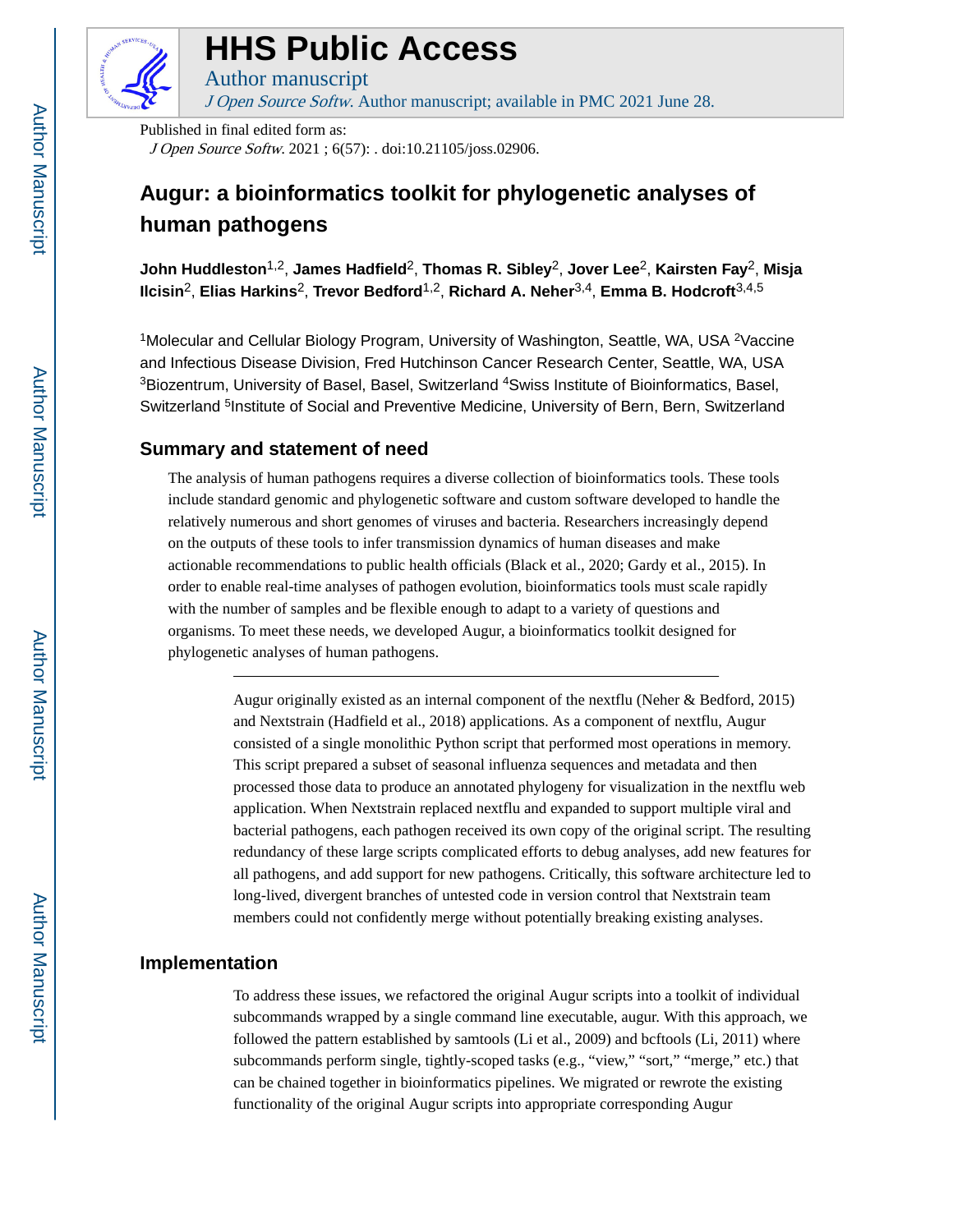Huddleston et al. Page 2

subcommands. To enable interoperability with existing bioinformatics tools, we designed subcommands to accept inputs and produce outputs in standard bioinformatics file formats wherever possible. For example, we represented all raw sequence data in FASTA format, alignments in either FASTA or VCF format, and phylogenies in Newick format. To handle the common case where a standard file format could not represent some or all of the outputs produced by an Augur command, we implemented a lightweight JSON schema to store the remaining data. The "node data" JSON format represents one such Augur-specific file format that supports arbitrary annotations of phylogenies indexed by the name assigned to internal nodes or tips. To provide a standard interface for our own analyses, we also designed several Augur subcommands to wrap existing bioinformatics tools including augur align (mafft (Katoh et al., 2002)) and augur tree (FastTree (Price, 2010), RAxML (Stamatakis, 2014), and IQ-TREE (Nguyen et al., 2014)). Many commands including augur refine, traits and ancestral make extensive use of TreeTime (Sagulenko et al., 2018) to provide time-scaled phylogenetic trees or further annotate the phylogeny.

By implementing the core components of Augur as a command line tool, we were able to rewrite our existing pathogen analyses as straightforward bioinformatics workflows using existing workflow management software like Snakemake (Köster & Rahmann, 2012). Most pathogen workflows begin with user-curated sequences in a FASTA file (e.g., sequences.fas ta) and metadata describing each sequence in a tab-delimited text file (e.g., metadata. tsv). Users can apply a series of Augur commands and other standard bioinformatics tools to these files to create annotated phylogenies that can be viewed in Auspice, the web application that serves Nextstrain (Figure 1). This approach allows users to leverage the distributed computing abilities of workflow managers to run multiple steps of the workflow in parallel and also run individual commands that support multiprocessing in parallel. Further, the Augur modules can be easily recombined both with each other and with usergenerated scripts to flexibly address the differing questions and restrictions posed by a variety of human pathogens.

The modular Augur interface has enabled phylogenetic and genomic epidemiological analyses by academic researchers, public health laboratories, and private companies. Most recently, these tools have supported the real-time tracking of SARS-CoV-2 evolution at global and local scales (Alm et al., 2020; Bedford et al., 2020; The Nextstrain Team, 2020). This success has attracted contributions from the open source community that have allowed us to improve Augur's functionality, documentation, and test coverage. To facilitate Augur's continued use as part of wider bioinformatics pipelines in public health, we have committed to work with and contribute to open data standards such as PHA4GE (Griffiths et al., 2020) and follow recommendations for open pathogen genomic analyses (Black et al., 2020). Augur can be installed from PyPI (nextstrain-augur) and Bioconda (augur). See the full documentation for more details about how to use or contribute to development of Augur.

#### **Acknowledgments**

Thank you to all of the open source community members who have contributed to Augur. Specifically, we thank Eric Danielson, Eddie Lebow, Barney Potter, Ryan Grout, Sai Kiran Kollapudi, Mingye Wang, Carol Willing, Louise Moncla, Thomas Caswell, Sidney Bell, Terry Jones, Christian Clauss, Julien Bordellier, Gytis Dudas, Cameron Devine, Samuel Zhang, Akshay Subramanian, Christopher Tomkins-Tinch, Danielle Kain, Pierre Barrat-

J Open Source Softw. Author manuscript; available in PMC 2021 June 28.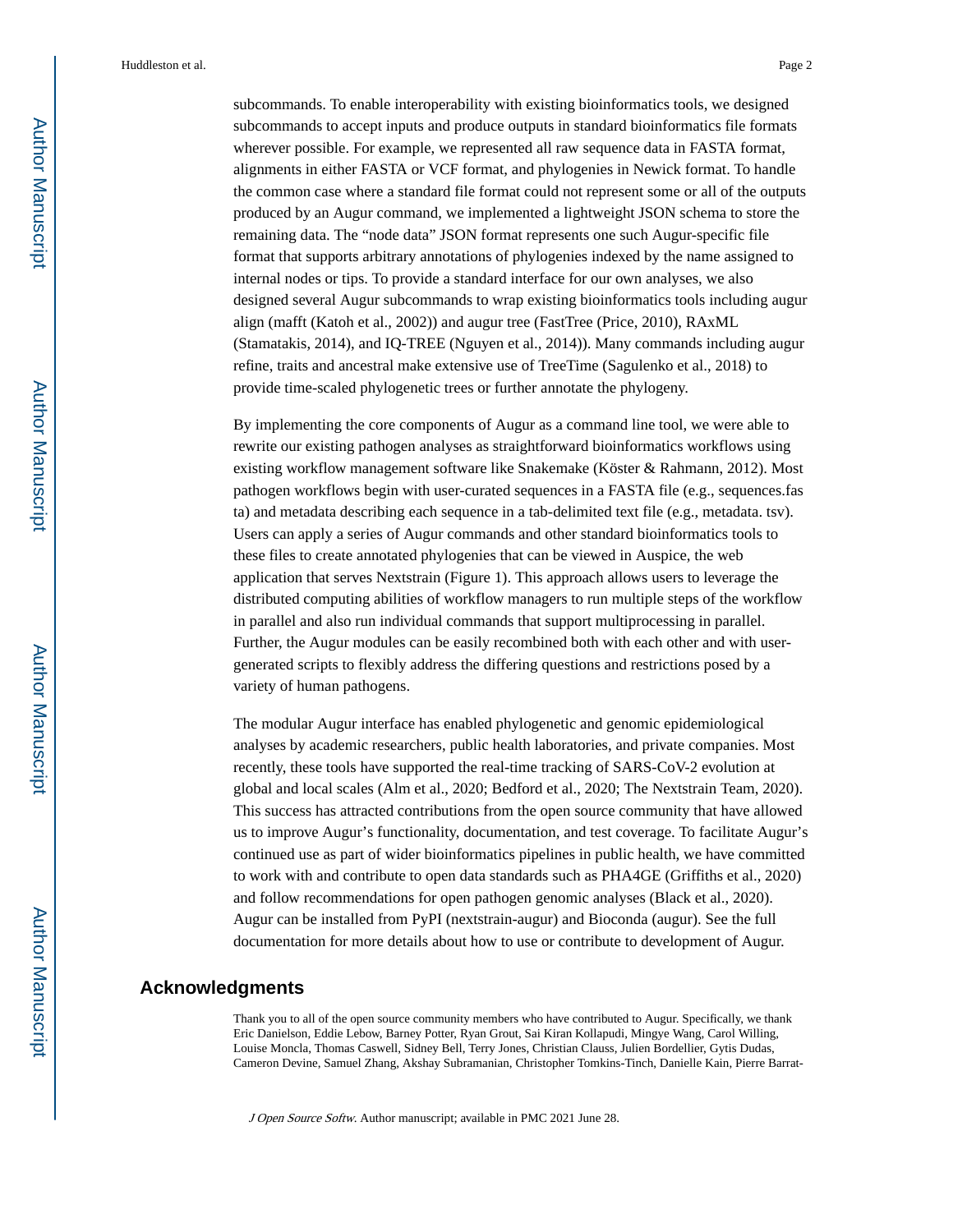Charlaix, Rhys Kidd, Chris Woszczak, Tony Tung, Mathias Walter, and Zachary Sailer. Thank you to Dan Fornika from BCCDC Public Health Laboratory for creating the first conda recipe for Augur in Bioconda. JHu is a Graduate Research Fellow and is supported by the NIH grant NIAID F31AI140714. TB is a Pew Biomedical Scholar. RAN and EBH are supported by University of Basel core funding. This work is supported by NIH awards NIGMS R35 GM119774-01, NIAID U19 AI117891-01 and NIAID R01 AI127893-01.

#### **References**

- Alm E, Broberg EK, Connor T, Hodcroft EB, Komissarov AB, Maurer-Stroh S, Melidou A, Neher RA, O'Toole Á, Pereyaslov D, & The WHO European Region Sequencing Laboratories and GISAID EpiCoV Group. (2020). Geographical and temporal distribution of SARS-CoV-2 clades in the WHO European Region, January to June 2020. Eurosurveillance, 25(32), 2001410. 10.2807/1560-7917.ES.2020.25.32.2001410
- Bedford T, Greninger AL, Roychoudhury P, Starita LM, Famulare M, Huang M, Nalla A, Pepper G, Reinhardt A, Xie H, Shrestha L, Nguyen TN, Adler A, Brandstetter E, Cho S, Giroux D, Han PD, Fay K, Frazar CD, … Jerome KR (2020). Cryptic transmission of SARS-CoV-2 in Washington state. Science. 10.1126/science.abc0523
- Black A, MacCannell DR, Sibley TR, & Bedford T (2020). Ten recommendations for supporting open pathogen genomic analysis in public health. Nature Medicine, 26(6), 832–841. 10.1038/ s41591-020-0935-z
- Gardy J, Loman NJ, & Rambaut A (2015). Real-time digital pathogen surveillance the time is now. Genome Biology, 16, 155. 10.1186/s13059-015-0726-x [PubMed: 27391693]
- Griffiths EJ, Timme RE, Page AJ, Alikhan N-F, Fornika D, Maguire F, Mendes CI, Tausch SH, Black A, Connor TR, Tyson GH, Aanensen DM, Alcock B, Campos J, Christoffels A, da Silva AG, Hodcroft E, Hsiao WWL, Katz LS, … MacCannell DR (2020). The PHA4GE SARS-CoV-2 Contextual Data Specification for Open Genomic Epidemiology. 10.20944/preprints202008.0220.v1
- Hadfield J, Megill C, Bell SM, Huddleston J, Potter B, Callender C, Sagulenko P, Bedford T, & Neher RA (2018). Nextstrain: Real-time tracking of pathogen evolution. Bioinformatics, bty407. 10.1093/ bioinformatics/bty407
- Katoh K, Misawa K, Kuma K, & Miyata T (2002). MAFFT: a novel method for rapid multiple sequence alignment based on fast Fourier transform. Nucleic Acids Research, 30(14), 3059–3066. 10.1093/nar/gkf436 [PubMed: 12136088]
- Köster J, & Rahmann S (2012). Snakemake—a scalable bioinformatics workflow engine. Bioinformatics, 28(19), 2520–2522. 10.1093/bioinformatics/bts480 [PubMed: 22908215]
- Li H (2011). A statistical framework for SNP calling, mutation discovery, association mapping and population genetical parameter estimation from sequencing data. Bioinformatics, 27(21), 2987– 2993. 10.1093/bioinformatics/btr509 [PubMed: 21903627]
- Li H, Handsaker B, Wysoker A, Fennell T, Ruan J, Homer N, Marth G, Abecasis G, Durbin R, & Subgroup, 1000. G. P. D. P. (2009). The Sequence Alignment/Map format and SAMtools. Bioinformatics, 25(16), 2078–2079.10.1093/bioinformatics/btp352 [PubMed: 19505943]
- Neher RA, & Bedford T (2015). nextflu: real-time tracking of seasonal influenza virus evolution in humans. Bioinformatics, 31(21), 3546–3548. 10.1093/bioinformatics/btv381 [PubMed: 26115986]
- Nguyen L-T, Schmidt HA, von Haeseler A, & Minh BQ (2014). IQ-TREE: A Fast and Effective Stochastic Algorithm for Estimating Maximum-Likelihood Phylogenies. Molecular Biology and Evolution, 32(1), 268–274. 10.1093/molbev/msu300 [PubMed: 25371430]
- Price PSAA, Morgan N AND Dehal. (2010). FastTree 2 approximately maximum-likelihood trees for large alignments. PLOS ONE, 5(3), 1–10. 10.1371/journal.pone.0009490
- Sagulenko P, Puller V, & Neher RA (2018). TreeTime: Maximum-likelihood phylodynamic analysis. Virus Evolution, 4(1). 10.1093/ve/vex042
- Stamatakis A (2014). RAxML version 8: a tool for phylogenetic analysis and post-analysis of large phylogenies. Bioinformatics, 30(9), 1312–1313. 10.1093/bioinformatics/btu033 [PubMed: 24451623]
- The Nextstrain Team. (2020). Nextstrain/ncov. <https://github.com/nextstrain/ncov>

J Open Source Softw. Author manuscript; available in PMC 2021 June 28.